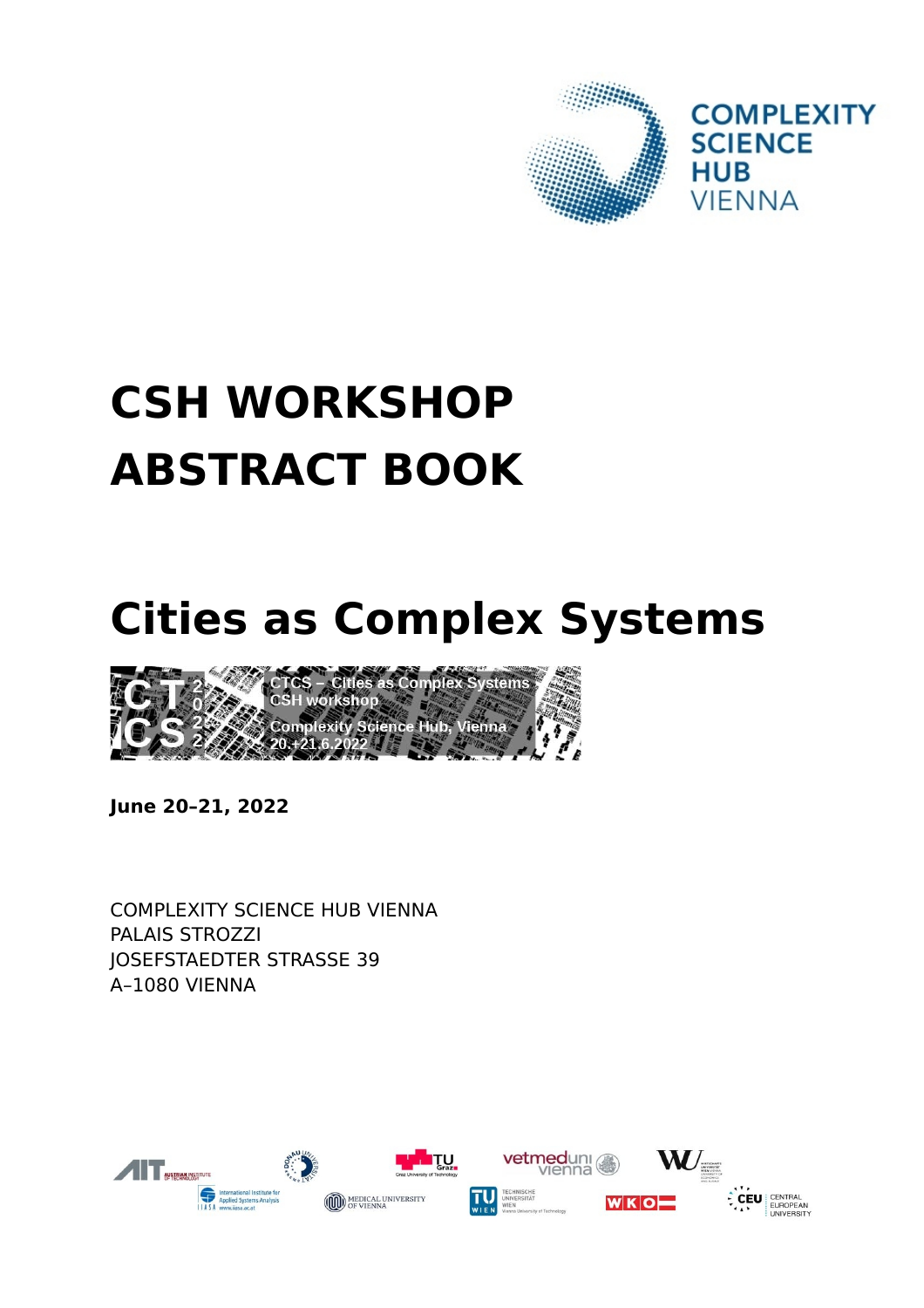

# **The growth and statistics of urban populations**

Marc Barthelemy<sup>1,2</sup>

 $^1$  Université Paris Université Paris-Saclay, CNRS, CEA, Institut de Physique Théorique, 91191, Gifsur-Yvette, France

<sup>2</sup> Centre d'Analyse et de Mathématique Sociales, CNRS/EHESS, 54 Boulevard Raspail, 75006 Paris, France

Abstract:

Modelling the population evolution of cities is at the core of urban science. The most fundamental problem is to understand the hierarchical organization of city population and the statistical occurrence of megacities. This was first thought to be described by a universal principle known as Zipf's law. However, the validity of this model has been challenged by recent empirical studies. In addition, we also observe empirically the relative frequent rise and falls of cities. I will present here a model able to explain and reconciliate these various aspects of urban dynamics. More precisely, I will discuss a stochastic equation recently proposed for modelling population growth in cities, constructed from an empirical analysis of recent datasets (for Canada, France, the UK and the USA). This model reveals how rare, but large, interurban migratory shocks dominate city growth, and that the distribution of city populations has a complex shape that is not described by Zipf's law.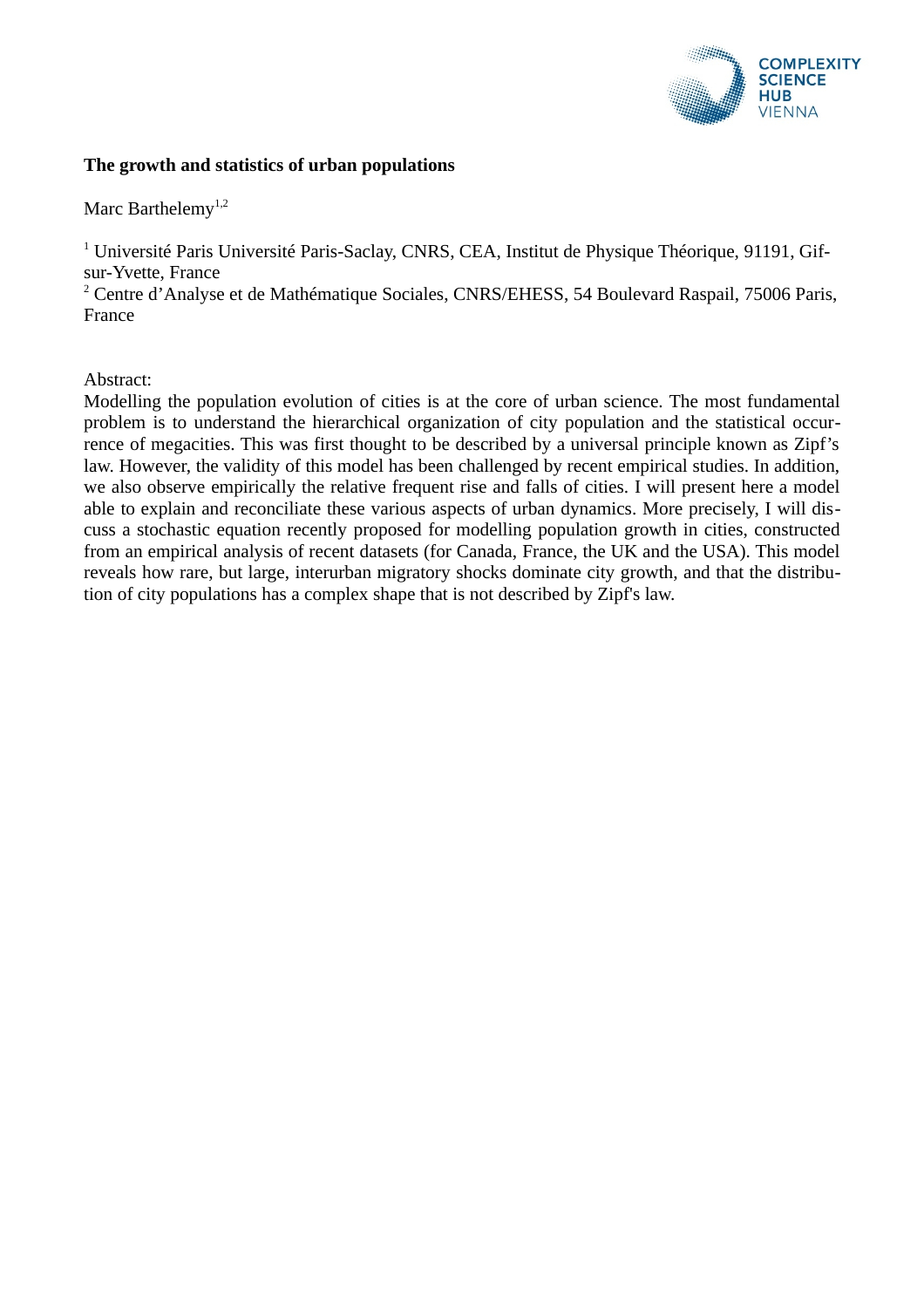

# **Finite-size scaling of population distributions over fixed-size cells, multifractality, and unfulfillment of Zipf's law over clusters of populated cells**

Alvaro Corral<sup>1,2</sup>

<sup>1</sup> Centre de Recerca Matematica Barcelona

<sup>2</sup> Complexity Science Hub Vienna

Abstract:

Using demographic data of high spatial resolution for a region in the south of Europe, we study the population over fixed-size spatial cells. We find that, counterintuitively, the distribution of the number of inhabitants per cell increases its variability when the size of the cells is increased. Nevertheless, the shape of the distributions is kept constant, which allows us to introduce a scaling law, analogous to finite-size scaling. The scaling of the moments of the distribution is found to be related with the multifractal properties of the spatial pattern formed by the population. Further, we are able to define cities (human settlements) in an natural way by aggregating cells to form connected populated clusters. The resulting cluster-population distributions show a smooth decreasing behavior covering six orders of magnitude. However, we observe that a power-law description of the high population tail, characteristic of Zipf's law, has a rather limited range of applicability.

A. Corral and M. Garcia del Muro (in preparation).

A. Corral, F. Udina and E. Arcaute, Phys. Rev. E 101, 042312 (2020).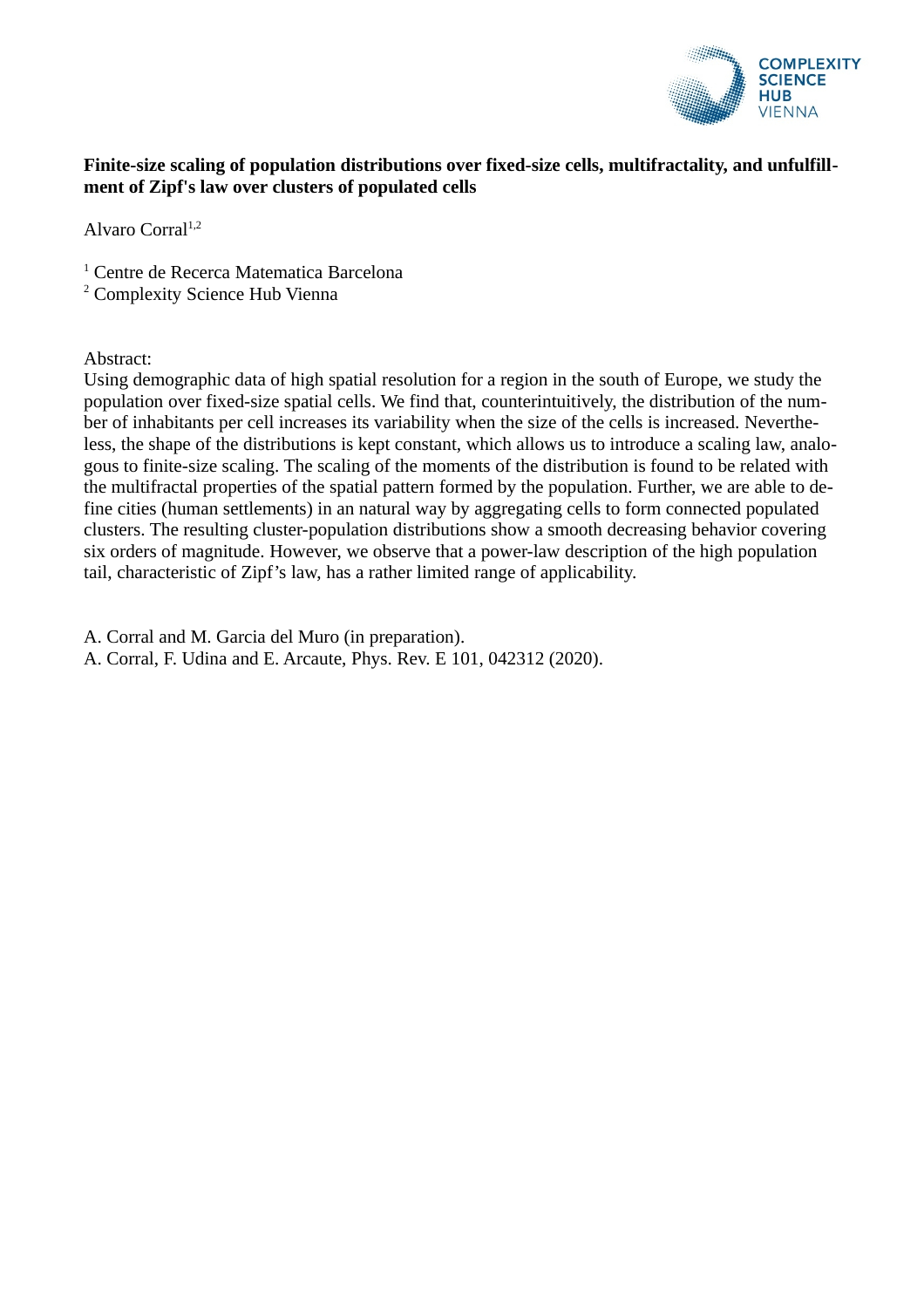

# **Synthetic population generation and application to studying spatial inequality**

Hadrien Salat<sup>1</sup>, Dustin Carlino<sup>1</sup>, Fernando Benitez<sup>1</sup>, Dani Arribas-Bel<sup>1,2</sup>, Mark Birkin<sup>1,3</sup>

<sup>1</sup> Alan Turing Institute, UK

<sup>2</sup> University of Liverpool, UK

<sup>3</sup> University of Leeds, UK

#### Abstract:

An increasing number of microsimulations produce synthetic spatial microdata to attempt to solve public health, climate change and transportation (e.g.) issues that may impact local communities in a variety of ways. Synthetic data is being used as an answer to a variety of problems, such as privacy concerns. With multiple challenges - such as air pollution, the energy crisis (with unequal impacts on the cost of living), and climate change - synthetic population datasets are needed to feed other models that attempt to represent the complex interactions and characteristics of a population. We present a new microsimulation tool, the Synthetic Population Catalyst (SPC), which addresses the challenge of providing researchers with a spatially enriched synthetic population, with a particular focus on daily activities and social interactions. It is based on an earlier model coded to study the spread of the COVID-19 pandemic. It has fast runtimes (about 30 seconds for a population of 2 million individuals), contains a variety of socio-economic indicators (including a model of salaries), and simulates daily trips to geolocated schools, retail, and workplaces, and their durations. It is meant to be the first founding element in a series of multi-level and multiscale intertwined urban models that will represent the city in a constant state of evolution. We discuss the on-going projects that derive from the SPC. We review the methods, including multifractality, to quantify and analyse emerging spatial inequality patterns in the synthetic population. The SPC is also particularly well suited to study social interactions beyond simple physical proximity. It can be used to analyse hidden patterns of segregation by identifying a lack of meaningful interactions, even among people living in a common neighbourhood. This can be the basis, for example, to map a network of interactions and use complex network analysis.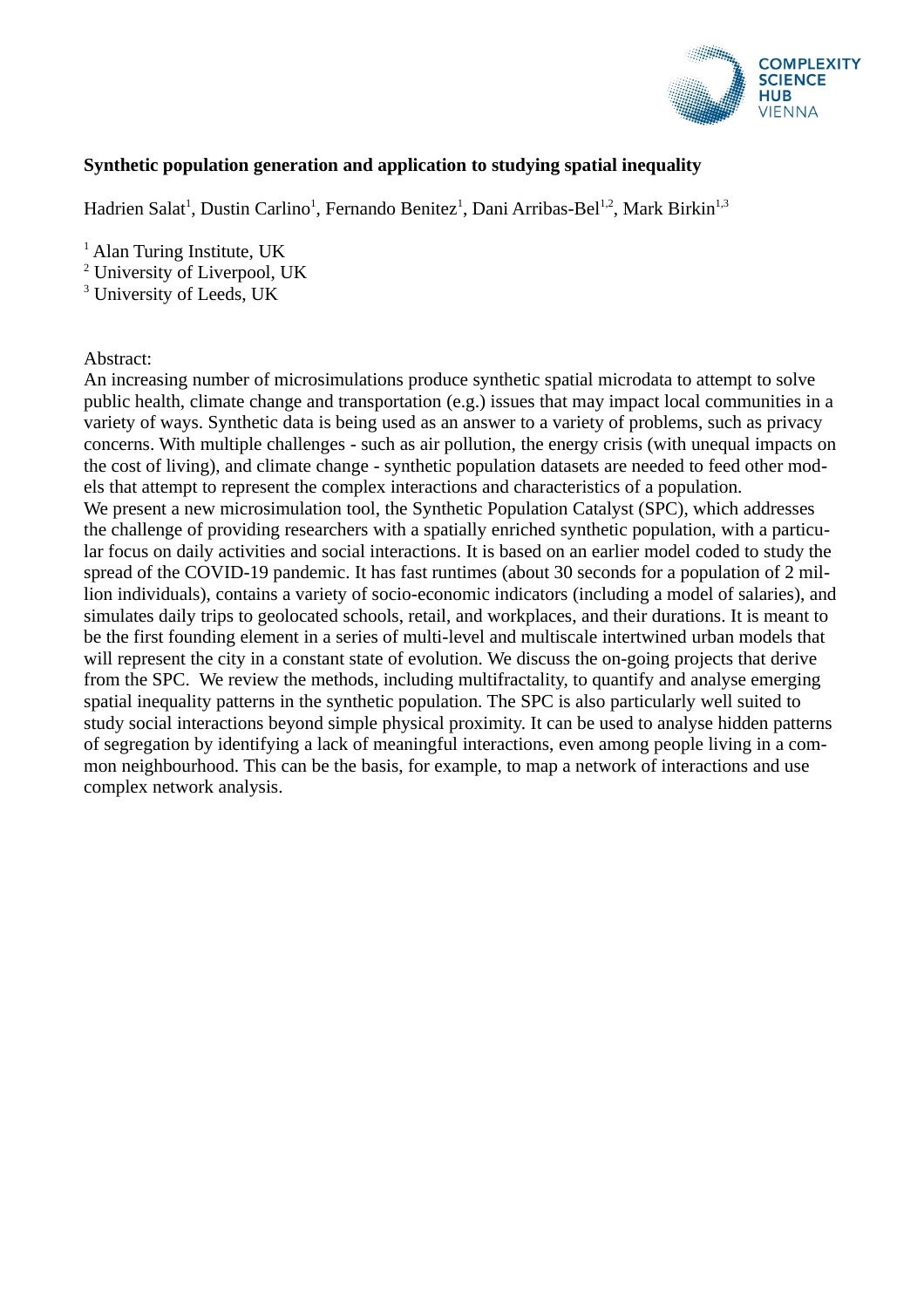

#### **Resilience and transitions of global complex urban systems**

 $C$ éline Rozenblat $^1$ 

<sup>1</sup> University of Lausanne (UNIL), Switzerland

#### Abstract:

In the context of the climate change and energetic and political crises, new tendencies in the long/medium term evolution of urban systems, together with new data and methods, require that existing theoretical assumptions and conceptualizations be challenged as global urban hierarchies are reconfigured. The connection between urban systems at different levels of organization becomes more and more relevant for understanding urban systems and their transitions. But the current interurban perspective is not sufficient to encompass these dynamics. The evolution of power distributions inside and between cities reshapes the world organization of central/peripheral cities and the complexity of the global urban system. Actors as multinational firms, or high-level innovation centers, participate actively in these reconfigurations that concentrate wealth, control, innovation, and attractiveness in a few cities. In the complexity of this multi-level system, how is regionalization of the world reshaping in a multipolar urban world? How does the multi-level perspective highlight some resilience properties? The methodologies derived from complex systems sciences bring new forms of intelligibility to worldwide urban transitions.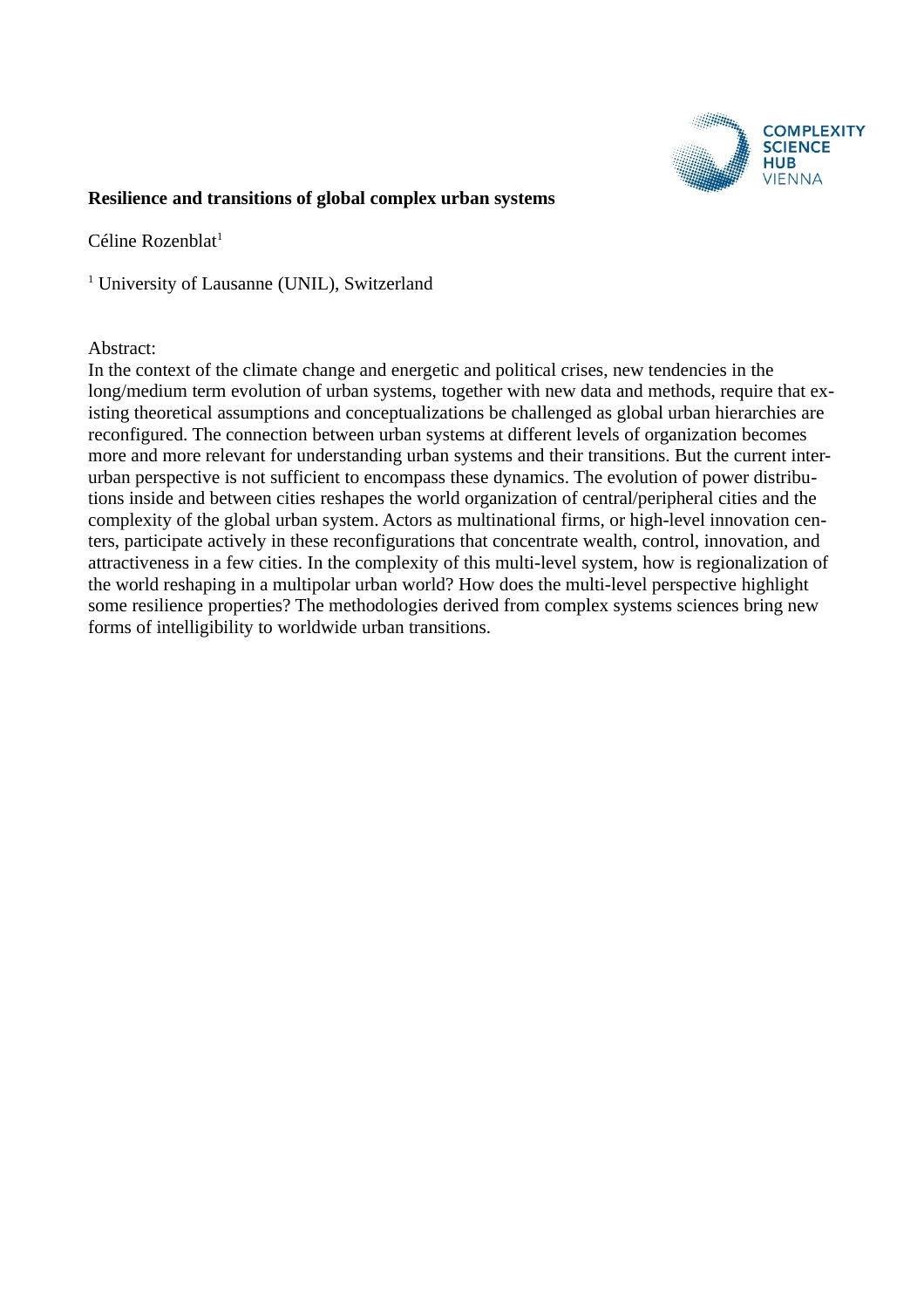

# **Central and intermediate cities in Africa**

# Rafael Prieto Curiel $1$

<sup>1</sup> Complexity Science Hub, Josefstaedter Strasse 39, 1080 Vienna, Austria

# Abstract:

Due to their centrality, some cities may have a strategic position in the urban network. We construct Africa's urban network obtained from OpenStreetMap road data. City centrality is measured using two indices: by the degree of cities, Dk, so the number of roads that connect it, and by the intermediacy, Ik, or the number of journeys that pass through it [1]. The number of trips between cities is approximated using a gravity model based on city size and time travel. The additional time for crossing an international border is used as a model parameter to proxy the cost of political barriers in the connectivity and trade of cities and countries. Results show that city degree Dk scales sublinearly with population, meaning that larger cities tend to be better connected to the network. Also, the observed scaling extends beyond the city's limits in the form of regions of influence [2]. Results show that city degree scales sublinearly with population, meaning that larger cities tend to be better connected to the network. Based on the urban network, it is observed that large cities tend to be surrounded by many small towns for small distances [2]. Based on the urban network, it is possible to classify cities based on their degree Dk, counting the number of roads connecting them. Most small cities are isolated corridors (a degree of two) or terminals (a degree of one). However, small cities may have a high level of intermediacy if they have a high degree and proximity to large urban areas. There is a phase transition where the level of intermediacy of cities with less than one million depends on the size and degree. For cities above one million inhabitants, intermediacy depends mostly on city size. The intermediacy of cities, mainly those near international borders, is highly sensitive to border delays. Some countries are also susceptible to border delays. In countries like Benin and Togo, a one-hour wait at a border corresponds to a decrease of 30% of their trade.

[1] Prieto Curiel, R., Schumann, A., Heo, I., & Heinrigs, P. (2021). Detecting cities with high intermediacy in the African urban network. arXiv e-prints, arXiv-2110. [2] Prieto Curiel, R., Cabrera-Arnau, C., & Bishop, S. R. (2022). Scaling Beyond Cities. Frontiers in Physics, 10.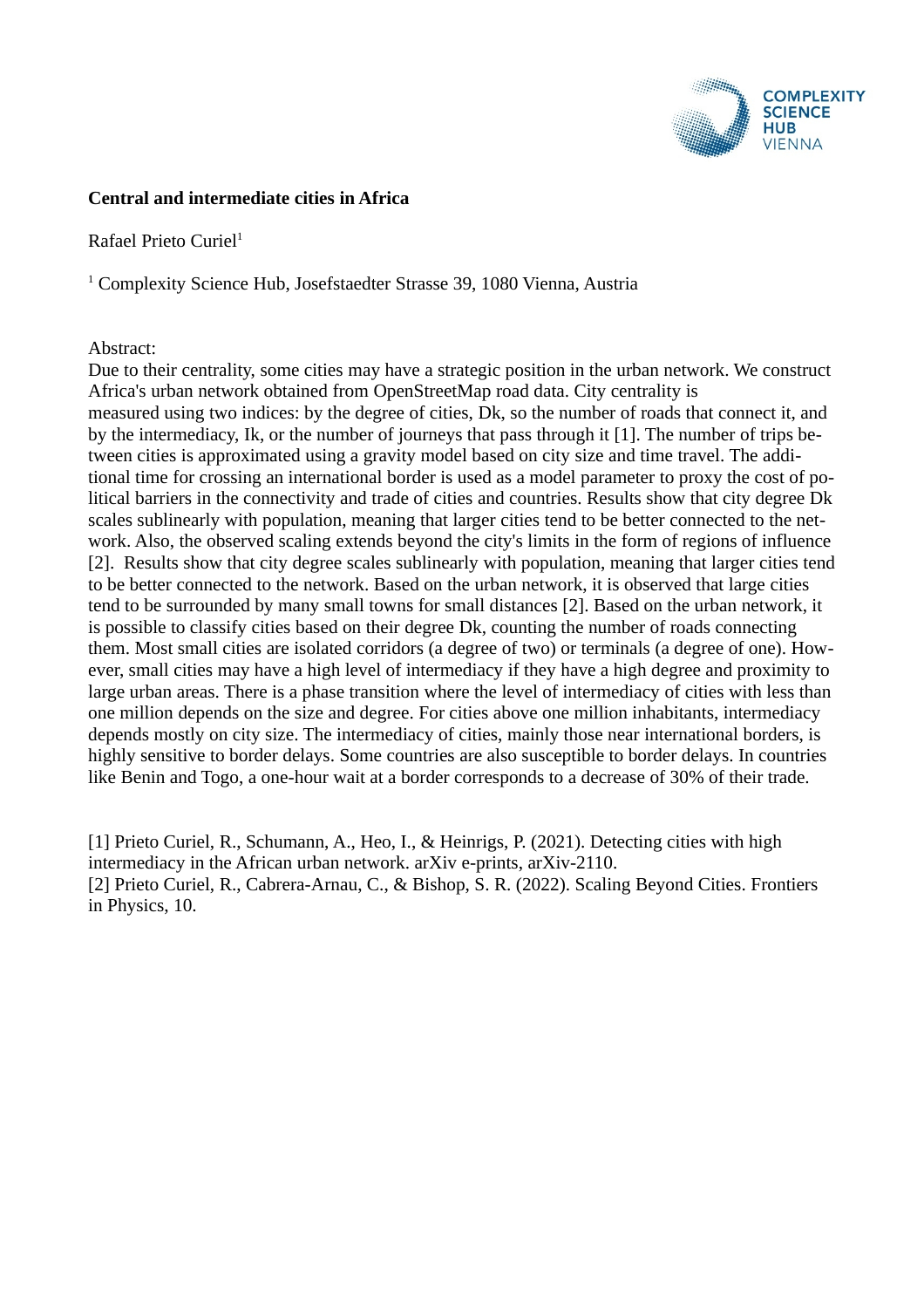

#### **Integrating urban models and theories**

Juste Raimbault $1$ 

<sup>1</sup> LASTIG, Univ Gustave Eiffel, IGN-ENSG

#### Abstract:

Urban systems are highly multi-dimensional and complex, and thus studied from various perspectives and disciplines. To reach sustainable urban and territorial policies, we suggest that an integrative approach is needed. We propose in that context a theoretical and methodological framework, focused on the coupling and integration of simulation models. A first application example is then given, developing an urban dynamics model at the macroscopic scale coupling cities population dynamics with innovation diffusion. This simulation model allows investigating trade-offs between sustainable development goals in synthetic systems of cities, in particular emissions and innovation. Work in progress includes further model layers for economic exchanges and infrastructure, increasing the dimension of the SDG space in which Pareto compromises are found. The second example corresponds to the chapter of the Compendium discussed during this workshop. We review multiple models aiming at explaning regularities of city growth, including Gibrat's law of proportional random growth, Simon's random growth model, and more recent contributions. These models can be benchmarked against empirical evidence for multiple systems of cities, suggesting that a multi-modeling approach is more appropriate to cover the diversity of historical and geographical contexts observed for systems of cities.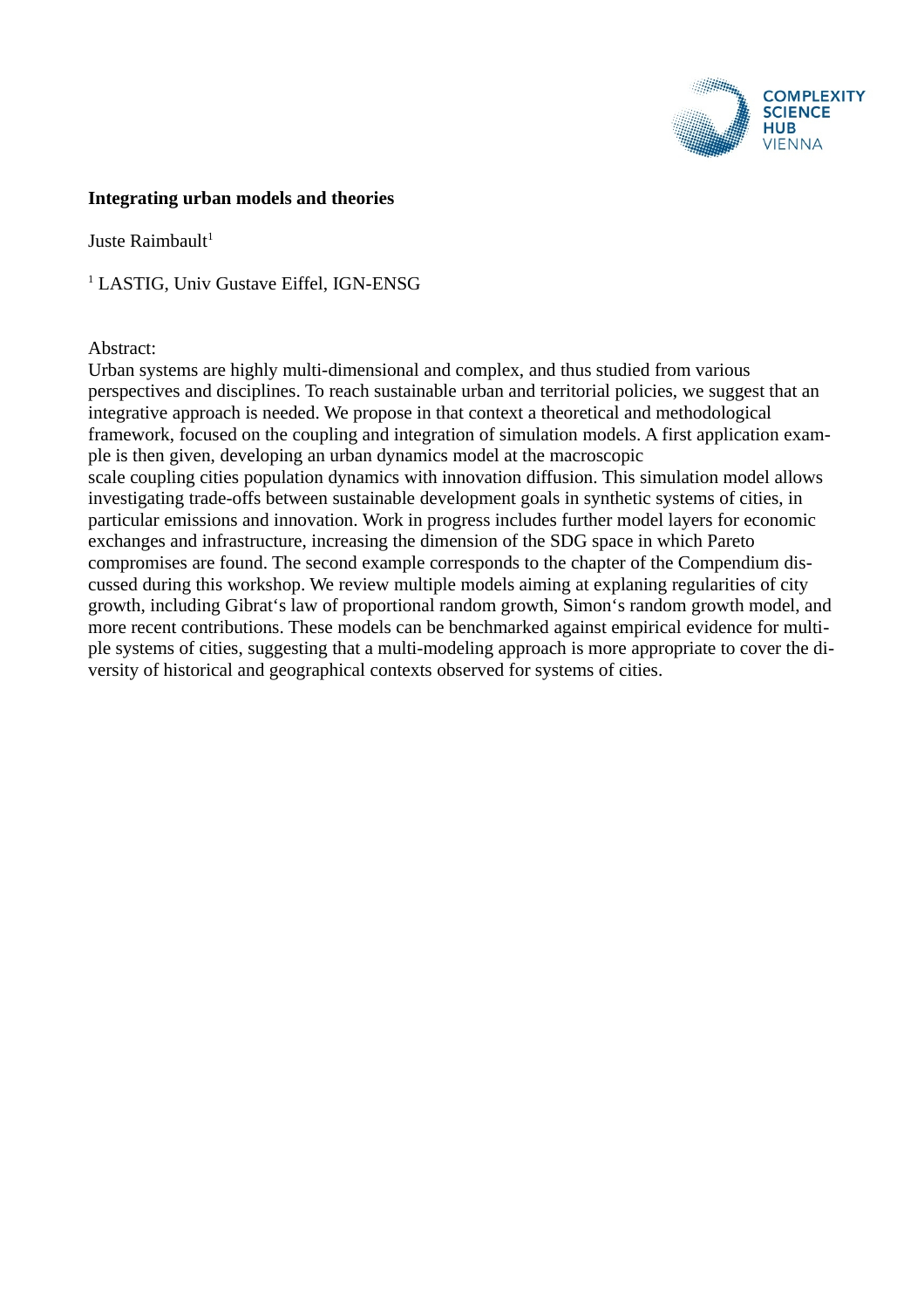

# **Urban road networks: Geometric characteristics and generative models**

#### Reik V. Donner<sup>1</sup>

<sup>1</sup> Department of Water, Environment, Construction & Safety, Magdeburg-Stendal University of Applied Sciences, Magdeburg, Germany

#### Abstract:

Road networks provide the spatial backbone for the development of urban agglomerations. Their practical relevance as the key substrate for private and public transportation of people and goods at the urban scale has made them becoming important subjects of studies employing complex network theory. While initial works in this field have mainly concentrated on topological (graph) characteristics (primarily exploiting different concepts of node or link centrality) that have been closely related to traffic efficiency, it has soon become apparent that the associated geometric characteristics also carry important information contributing to a better understanding of urban development from a two-dimensional spatial perspective. In my presentation, I will first review the results of some key studies investigating different aspects of the geometric structure of urban road networks, including the distributions of size (length, area), shape (cellular forms) and orientation characteristics, and discuss their role in shaping urban space. Subsequently, I will demonstrate the development of a new generative model that attempts to not only mimic the size distributions of road segments and twodimensional cellular structures formed by them, but also their shape and orientation properties, primarily the wide-spread orthogonality of intersecting road segments. The presented model provides a potentially useful benchmark for investigating different pattern formation mechanisms in "naturally grown" cities by allowing for the generation of ensembles of surrogate urban spaces. As a possible future extension of this model, I will finally outline the explicit incorporation of the ease or difficulty to utilize available space according to geographic properties like slope, soil conditions, or topographic obstacles such as rivers in terms of a spatial potential function promoting or inhibiting the construction of new buildings and road infrastructures.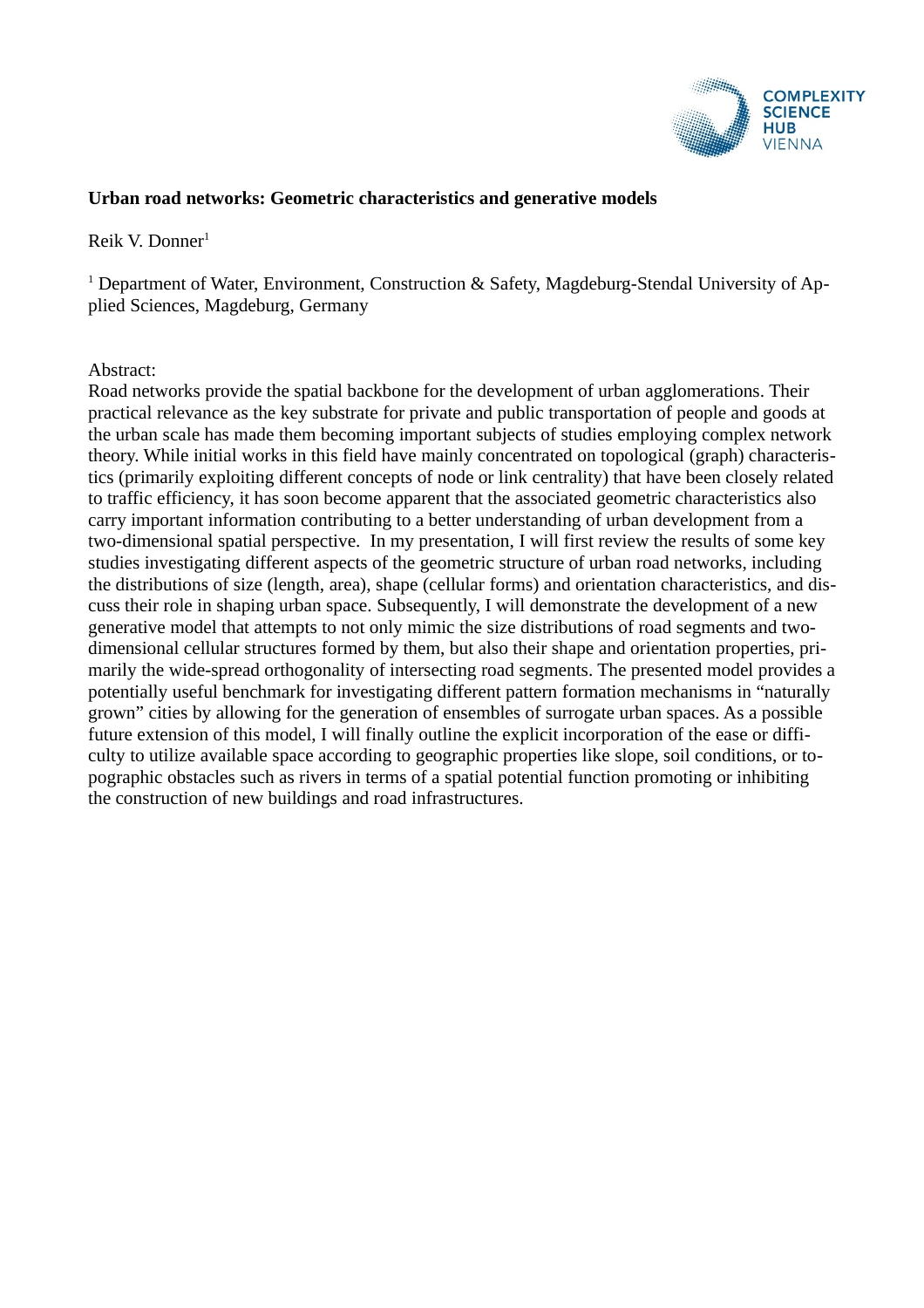

# **Physicist's approach to public transportation networks: between data processing and statistical physics**

Yurij Holovatch<sup>1,2</sup>

<sup>1</sup> Institute for Condensed Matter Physics, National Acad. Sci. of Ukraine, Lviv, Ukraine

 $2^2$  L4 Collaboration & Doctoral College for the Statistical Physics of Complex Systems,

Leipzig-Lorraine-Lviv-Coventry, Europe

Abstract:

I aim to discuss how physical perspective enriches statistical analysis when dealing with a complex system of many interacting agents of non-physical origin. To this end, I consider urban public transportation networks viewed as complex systems. In such studies, a multi-disciplinary approach is applied by integrating methods in both data processing and statistical physics to investigate the correlation between public transportation network topological features and their operational stability. These studies incorporate concepts of coarse graining and clusterization, universality and scaling, stability and percolation behavior, diffusion and fractal analysis.

R. de Regt, C. von Ferber, Yu. Holovatch, M. Lebovka. Public transportation in UK viewed as a complex network. *Transportmetrica A* **15** (2019) 722-748

Yu. Holovatch, R. Kenna, S. Thurner. Complex systems: physics beyond physics. *Eur. Journ. Phys.* Vol. 38 (2017) 023002

C. von Ferber, B. Berche, T. Holovatch, Yu. Holovatch. A tale of two cities. Vulnerabilities of the London and Paris transit networks. *Journ. Transport. Security* **5** (2012) 199-216

C. von Ferber, T. Holovatch, Yu. Holovatch, V. Palchykov. Public transport networks: empirical analysis and modeling. *Eur. Phys. J. B* **68** (2009) 261-275.

B. Berche, C. von Ferber, T. Holovatch, Yu. Holovatch. Resilience of public transport networks against attacks. *Eur. Phys. J. B* 71 (2009) 125–137.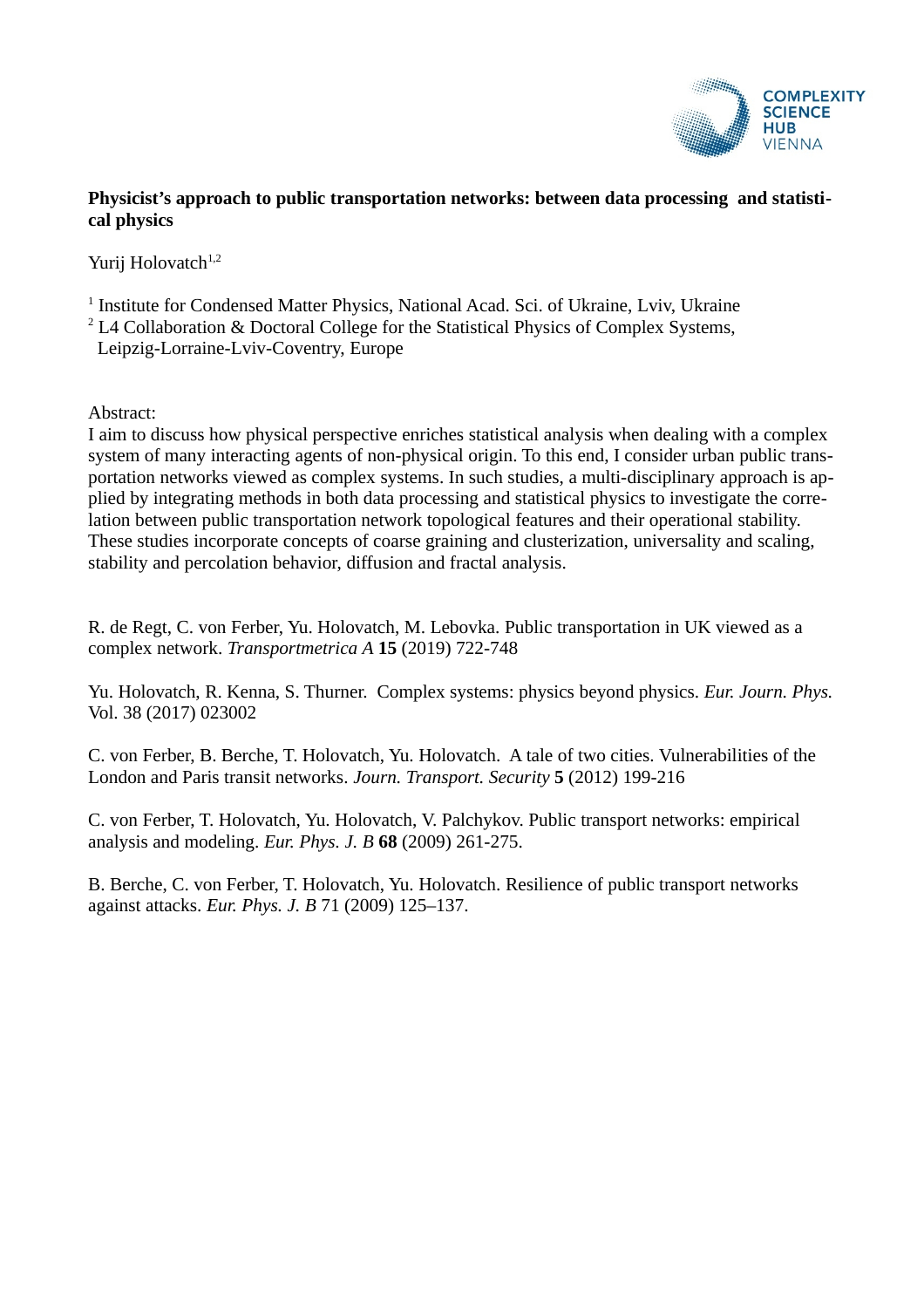

# **Cities and their workers**

Frank Neffke $1$ 

- <sup>1</sup> Complexity Science Hub Vienna
- <sup>2</sup> Growth Lab at Harvard Kennedy School of Government

Abstract:

Cities are exceptional in terms of their capacity to make their inhabitants more productive. At the same time, people and the urban labor markets they operate in determine what economic activities a city can participate in. This talk will cast cities as places that coordinate the efforts of large numbers of people with different skill sets and discuss how this coordination affects the workers in a city and how these workers shape the development path of the city.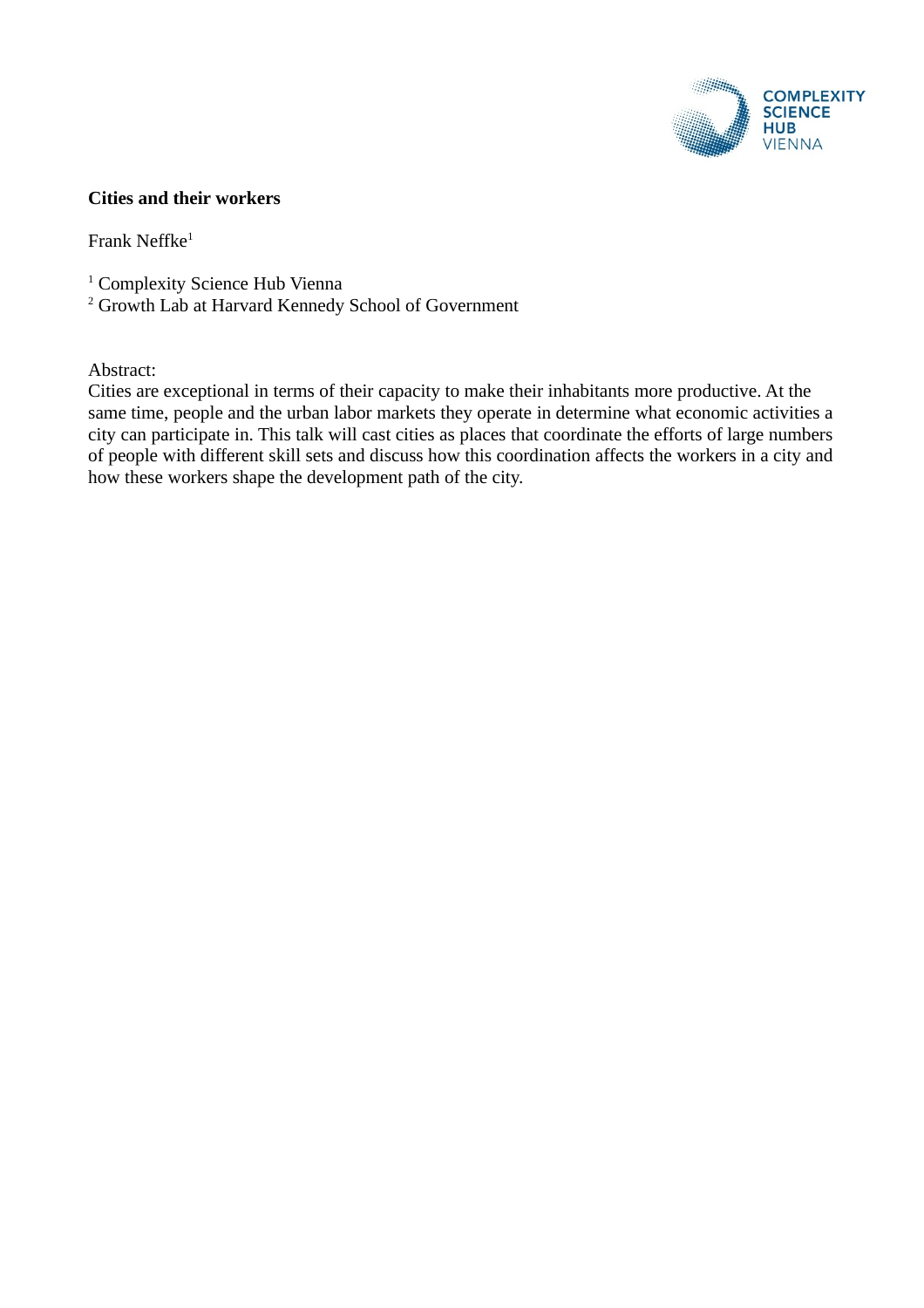

# **On the relation between transversal and longitudinal scaling in cities**

Fabiano L. Ribeiro $<sup>1</sup>$ </sup>

<sup>1</sup> Department of Physics (DFI), Universidade Federal de Lavras (UFLA), Lavras, MG, Brazil.

# Abstract:

Empirical evidence has shown that some urban variables scale non-linearly with the city population size. More specifically, some socio-economic variables, such as the number of patents, wages and GDP, show a super-linear behaviour with the city's population. On the other hand, infrastructure variables, such as the number of gas stations and length of streets, scale sub-linearly with the city population, generating a scale economy. However, do these scaling properties observed in a system of cities (transversal scaling) also work for individual cities in different stages of their growth process (longitudinal scaling)? The answer to this question has important policy implications, but the lack of relevant data has so far hindered rigorous empirical tests. The work that will be presented was developed by looking at the evolution of two urban variables, GDP and water network length, for over 5500 cities in Brazil. It will be shown that longitudinal scaling exponents are cityspecific; however, they are distributed around an average value that approaches the transversal scaling exponent, provided that the data is decomposed to eliminate external factors and is valid only for cities with a sufficiently high growth rate. This result adds complexity to the idea that the longitudinal dynamics is a micro-scaling version of the transversal dynamics of the entire urban system.

[1] Ribeiro, F. L., Meirelles, J., Netto, V. M., Neto, C. R. & Baronchelli, A. On the relation between Transversal and Longitudinal Scaling in Cities. PLoS One 1–20 (2020). doi:10.1371/journal.pone.0233003

[2] Ribeiro, F. L., Joao Meirelles, Ferreira, F. F. & Neto, C. R. A model of urban scaling laws based on distance-dependent interactions. R. Soc. Open Sci. 4, (2017).

[3] Meirelles, J., Neto, C. R., Ferreira, F. F., Ribeiro, F. L. & Binder, C. R. Evolution of urban scaling: evidence from Brazil. PLoS One 10, 1–15 (2018).